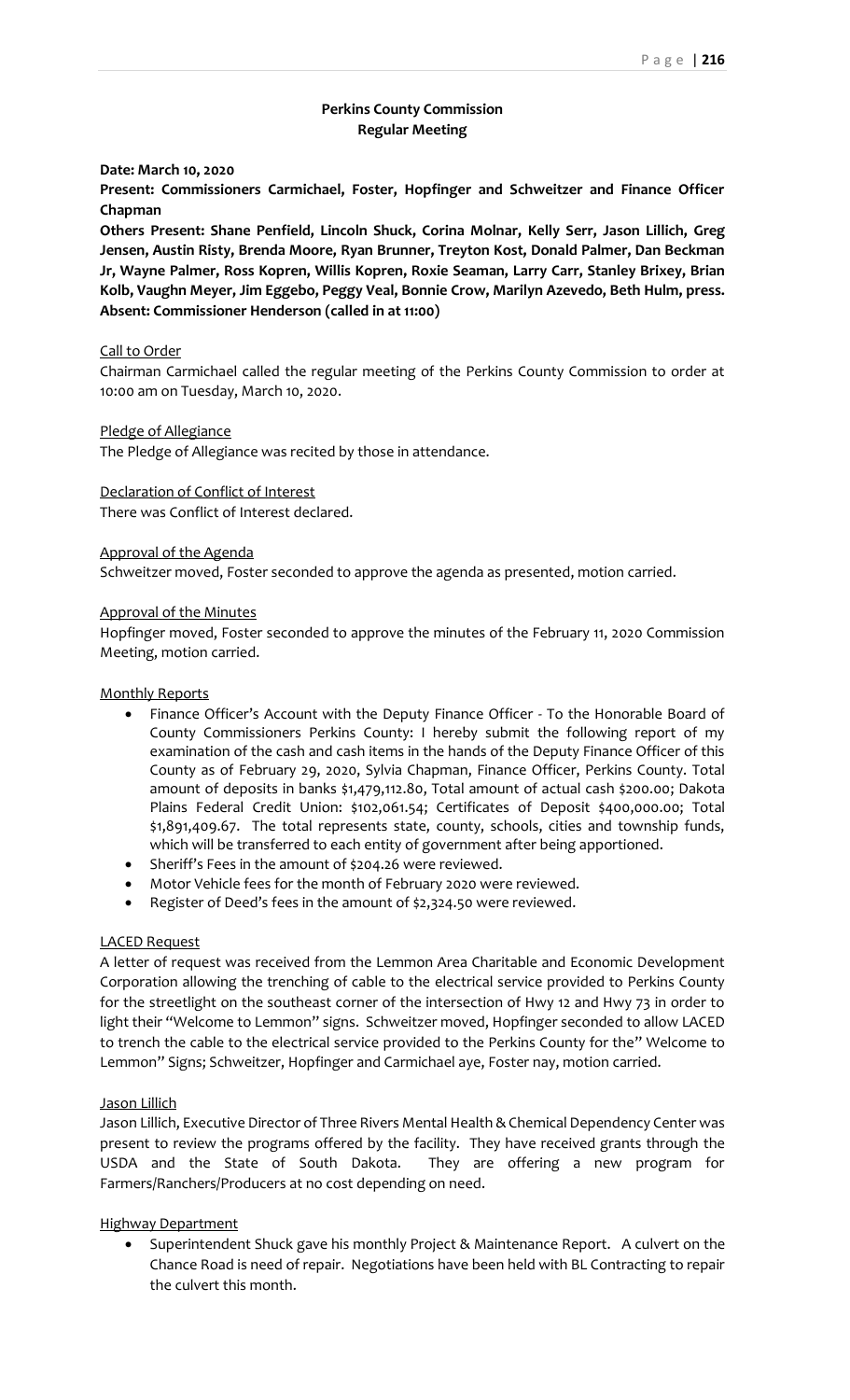- Superintendent Shuck would like to surplus the following equipment: P98 Ford F150 4 wheel drive pickup, VIN 1FTZF1863WKA25623. Bush Hogs FWM1 - Rotary Mower 12710R Serial #12018901 and FWM2 - Rotary Mower 2710 Serial #120003. Foster moved, Hopfinger seconded to surplus the 1998 Ford F150 4-wheel drive pickup, VIN 1FTZF1863WKA25623, a Bush Hog FWM1- Rotary Mower 12710R Serial #12018901 and a Bush Hog Rotary Mower 2710 Serial #120003, motion carried. Shuck will contact the townships to see if any of them would be interested in the Bush Hog Mower. Chairman Carmichael appointed Rusty Foster, Lincoln Shuck and Allen Palmer to appraise the surplus equipment.
- Discussion was held on the bill presented to the Perkins County Highway Department for work done on a road shared between Englewood Township and Arrowhead Township (unorganized).
- A brief discussion was held on the Prairie City Road. Superintendent Shuck is still researching cost estimates on different options for the road.

### 10:30 Hearing on Selling Gravel to the Public

Chairman Carmichael announced that it was time for the Public Hearing of the Sale of Gravel to the Public. There was no one present to comment on the subject. Foster moved, Schweitzer seconded to approve the sale of gravel to individuals after contacting the Perkins County Highway Office and giving the Highway Superintendent the discretion to approve the sale based on gravel quantity at a cost of \$6.30 per ton for the current gravel stock with the price subject to change after gravel crushing is completed, motion carried.

### Resolution 2020-1

Foster moved, Schweitzer seconded to introduce and approved Resolution 2020-1 "Perkins County Weight Limit Enforcement Resolution", roll call vote: Foster aye, Hopfinger aye, Schweitzer aye, Carmichael aye, motion carried.

## *Resolution 2020-1*

# *PERKINS COUNTY WEIGHT LIMIT ENFORCEMENT RESOLUTION*

*WHEREAS, seasonal climatic changes can be detrimental to our highways, causing serious and expensive damage to occur, and*

*WHEREAS, the Perkins County Board of County Commissioners, desires to protect existing Perkins County Highways, ultimately saving tax dollars and,*

*WHEREAS, the Perkins County Board of County Commissioners, desire the enforcement of weight limitations on Perkins County Roads as set forth and posted by the Perkins County Highway Superintendent.*

## *NOW THEREFORE BE IT RESOLVED;*

*WHEREAS, the spring load restrictions on Perkins County Highways shall be set at six (6) tons per axle on County Highways C-19, C-3, C-9, C-9A, C-25 and C-2 during the spring thaw period and when limit signs are in place. The South Dakota Highway Patrol is hereby requested to enforce these spring weight restrictions on Perkins County Highways.*

*BE IT FURTHER RESOLVED, that the penalty for the violation of the load restrictions shall be set forth in SDCL 32-22-55.*

### Weed Board Appointment

Foster moved, Carmichael seconded to appoint Kyle Kennedy to the Perkins County Weed Board, motion carried. Kyle Kennedy will be replacing Kevin Van Slooten on the Weed Board.

### Indigent Burial Rate

Greg Jensen was present with a proposal on the Indigent Burial Rates. Schweitzer moved, Hopfinger seconded to set the following indigent burial rates effective March 10, 2020: *Earth Burial – \$2,580.00 (which covers the cost of the casket, outside container, and conducting a service.) Cremation - \$1,860.00 (which will include the Funeral Home providing services for cremation, transportation, filing of the legal paperwork, and conducting a memorial service.) In addition, the cost of the grave opening and closing by a local grave digger will be paid by the funeral home with a copy of the invoice provided to Perkins County for reimbursement,* motion carried.

### Plateau and Strool Townships Merger Hearing

Chairman Carmichael declared it was the published time of the Merger Hearing for Plateau and Strool Townships. Austin Risty was the only one present to speak on the merger. He was in favor of the merger. The proposed merger shall be decided by the registered voters of Plateau and Strool Townships by ballot at their next regular election.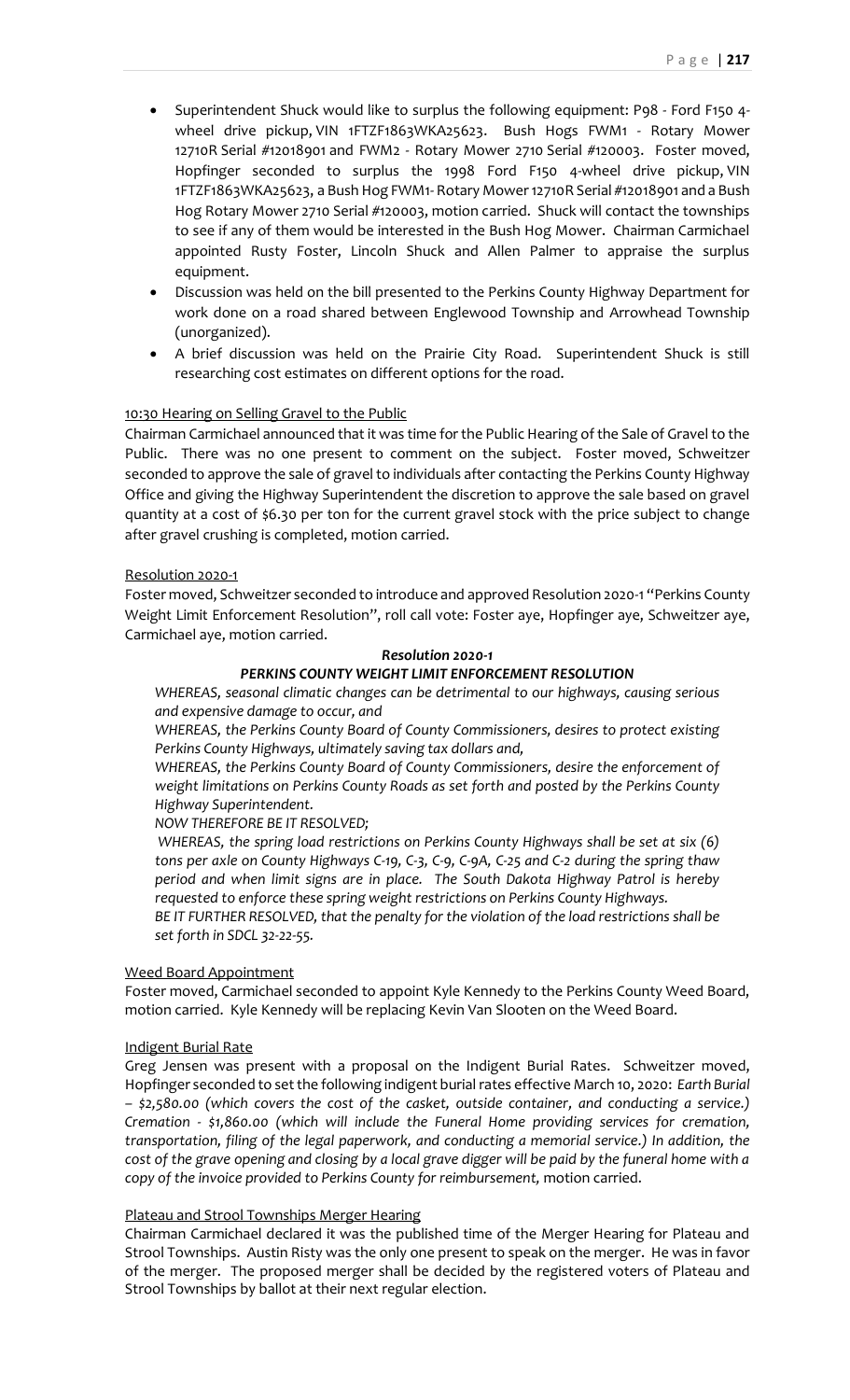## Set Equalization Meeting Date & Time

Foster moved, Carmichael seconded to set the County Board of Equalization Meeting at 1:00 pm on April 14, 2020 at the Perkins County Commissioner Room in Bison, motion carried.

### May Meeting Date

Schweitzer moved, Hopfinger seconded to have the May Commission Meeting in Lemmon, motion carried.

# Milwaukee Land Co. 2<sup>nd</sup> Addn Blk 34 Lot 5

Schweitzer moved, Hopfinger seconded that the Commission deems it advisable and in the best interest of the Public to convey Milwaukee Land Co. 2<sup>nd</sup> Addn Blk 34 Lot 5 to the City of Lemmon pursuant to SDCL 6-5-2, motion carried.

## Plat Books

Discussion was held on maintaining the updates on the Perkins County Plat Book. It was the consensus of the Commission to continue to maintain the updates on the Perkins County Plat Book.

## Sheriff/EM Kelly Serr

- Kelly Serr was present to inform the Commission that he had made application for the 2020 HLS grant.
- Perkins County will host the EOC exercise on Wednesday, June 24, 2020 from 8:30 am 3:30 pm at the Bentley Building in Bison. This Exercise is held to instruct effective strategic decision-making skills used during an emergency event.

## Wind Tower Discussion

Brenda Moore, Energiekontor, US Wind Markets Representative and Ryan Brunner, South Dakota School & Public Lands Commissioner were present to answer questions on a proposed wind farm in Perkins County.

## DOE Corina Molnar

Director of Equalization gave an overview of the Perkins County 2020 Annual Assessments.

### 2019 Annual Report

Finance Officer Chapman presented the 2019 Annual Report. Carmichael moved, Schweitzer seconded to acknowledge receipt of the 2019 Annual Report and to publish the report in the legal newspapers of Perkins County, motion carried.

## Claims

The following claims were presented and approved for payment, February payroll: 77,958.61; IRS, fica, 7,781.10; SD Retirement, retirement, 6,162.75; Delta Dental, insurance, 1,387.86; Medico Life, insurance, 115.80; Wellmark, insurance, 22,530.50; SDPEF, insurance, 96.00; HRA Reimbursements, 1,626.46; A&B Business, maintenance, 124.79; American Solutions, supplies, 132.47; Auto Value, repairs, 43.92; Best Western Ramkota, travel, 643.93; BH Family Practice, jail meds, 34.00; BH Council of Local Govt, fees, 775.00; Bison Courier, publishing, 303.83; Bison Food, supplies, 17.67; Bison Implement, repairs/supplies, 3,604.86; BL Contracting, repairs, 428.57; Black Strap, Inc, supplies, 2,608.80; Butler Machinery, repairs, 528.89; Chapman's Electronic, repairs, 628.69; Correct RX Pharmacy, jail meds, 46.22; County Drug, jail meds, 519.11; Current Connection, maint/supplies, 850.41; Dakota Fluid Power, repairs, 237.54; Dakota Herald, publishing, 311.47; E-911, surcharge, 10,818.90; EMC Insurance, vehicle/liability, 62,401.00; Evanson Jensen Funeral Home, burial, 1,525.00; G&O Paper, supplies, 215.70; Godfrey Brake Service, supplies, 32.40; Grand Electric, utilities, 1,785.50; Horizon Health Care, prof fees, 154.00; Inland Truck, repairs, 59.57; John Deere Financial, repairs, 2,188.95; John's Repair, maintenance, 98.00; Johnson Controls, contractual services, 2,503.28; LACED, 2020 subsidy, 15,000.00; Lar-Jo's, supplies, 1,014.80; Lawson Products, supplies, 127.32; Lemmon EMT Assn, travel, 503.03; Lemmon IGA, supplies, 9.63; Lemmon Senior Citizens, 2020 subsidy, 1,500.00; Lincoln County, MH board, 134.00; Lodgepole Propane, propane, 1,672.60; Matheson Tri-Gas Inc, supplies, 102.43; McLeod's Printing, supplies, 381.69; Meade County, jail board/911 surcharge, 2,705.75; R Miller, travel, 47.00; NAPA/Agpro, repairs/supplies, 330.71; Northern Truck Equipment, repairs, 4,470.00; Overhead Door, repairs, 674.49; S Penfield, rent, 400.00; Pennington County Jail, jail board, 5,100.00; Pennington Co Sheriff Office, transportation, 7.50; Pharmchem Inc, testing, 28.55; Phil's Paint & Body, repairs, 1,800.00;